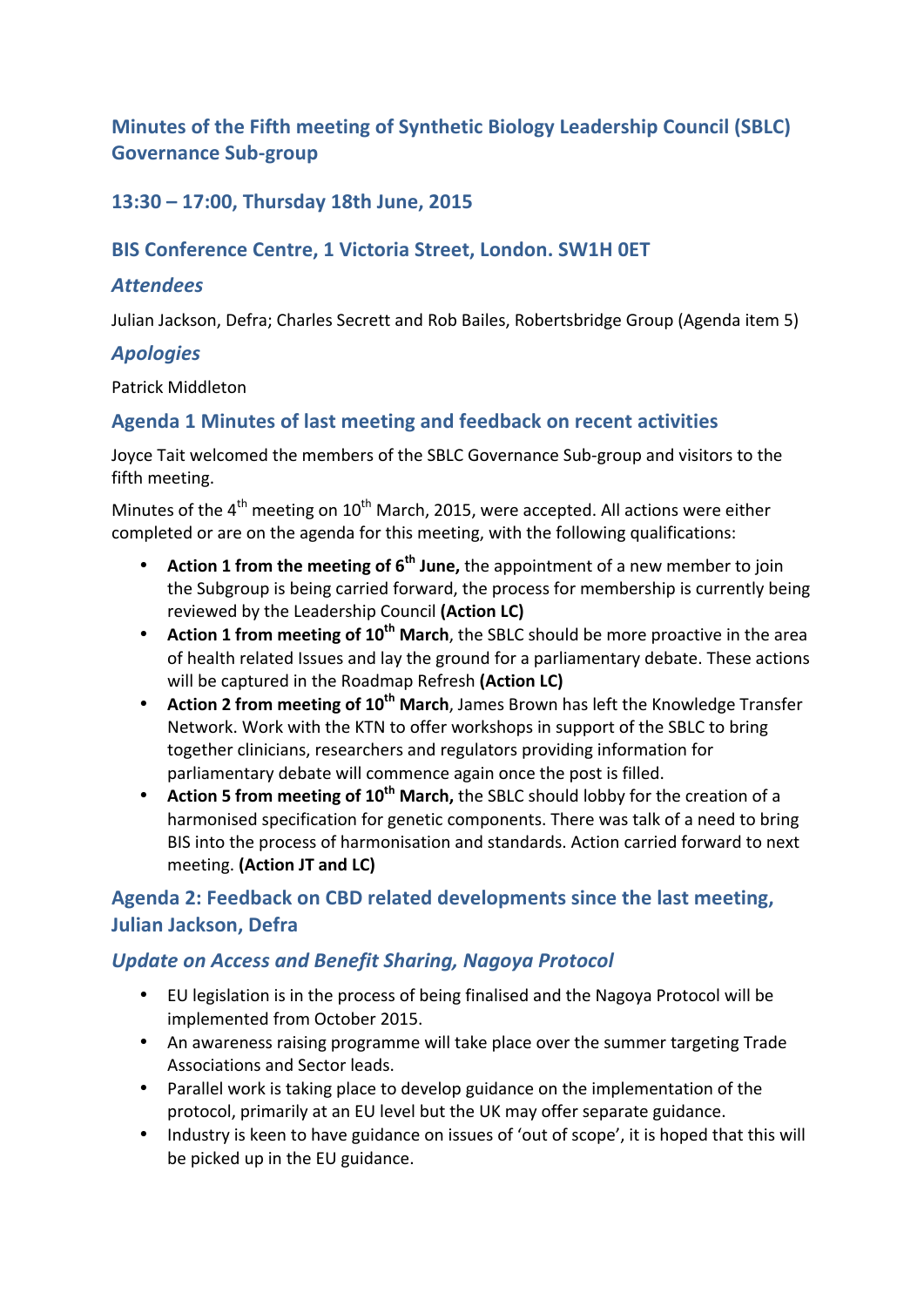- The UK would like the EU guidance to mention that the protocol does not apply to sequence data. Some Member States would rather this was left open to discussion at a later time. If this is not included in the EU guidance it will be in the UK guidance.
- It is possible that industry will be asked to assist by providing sector specific guidance related to access and benefit sharing.
- Guidance will incorporate case studies to provide examples alongside interpretations of the legislation.
- Check points in the EU regulation won't apply to pure research, however, there is an obligation to make it clear what research findings, covered by the Nagoya Protocol, can be used for.
- It is anticipated that as part of the pure research contract there will be a mechanism for going back and renegotiating terms for commercialisation.

**Action:** Presentation on awareness raising to be shared with the group

### **Action: Julian Jackson, Defra (Completed)**

# *Convention on Biological Diversity (CBD)*

- The online community has had a vibrant participation in the CBD Clearing House Open Ended Forum on Synthetic Biology (https://bch.cbd.int/synbio/openended/discussion.shtml) and widespread representation; including NGOs, Universities, policy makers and regulators, and Companies.
- There were 136 forum participants, possibly three or four from any one particular organisation. This includes nine government observers, and seventy seven organisations as observers. Observers have been proactive in participating.
- Debates around the current 5 topics have been balanced with opinions being respected and parties understanding where others are coming from.
- There is a strong view that the benefits of biological diversity need to be amplified, with recognition of associated risks where necessary.
- Future debate topics are on regulatory systems:
	- $\circ$  Are national and international systems sufficient?
	- $\circ$  Is the framework that exists sufficient to deal with the impacts any given risk?

### Next steps

- At the end of the discussion periods the CBD will reflect on the submissions around each topic and produce a summary.
- Selected individuals from the online community will form an Adhoc Technical Advisory Group responsible for bringing these summaries into one report with recommendations.
- This report will be peer reviewed and the online community will be given an opportunity to comment on the report.
- Based on the report the technical meeting of the CBD will make a recommendation to the next meeting of the Office of the Parties.

Action: contribute comments and evidence to topics on the forum particularly future topics but also past topics if possible.

#### **Action: All, Governance Sub Group**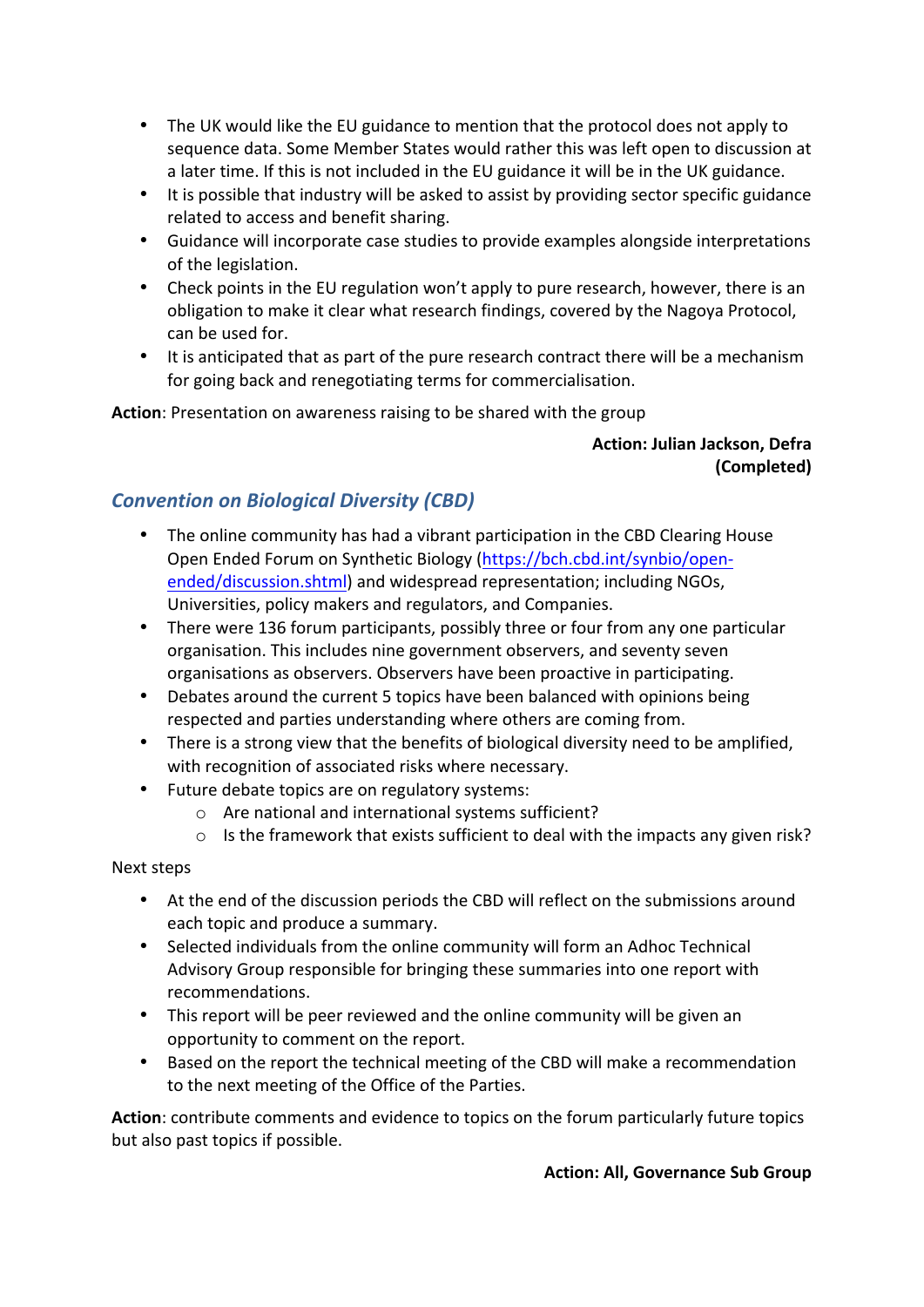# Agenda 3: Synthetic Biology Roadmap Refresh and public engagement **initiative, Lionel Clarke**

The aim is not to rewrite the current roadmap, it is a refresh. The primary vision remains the same. 

Our vision is of a UK synthetic biology sector that is:

- economically vibrant, diverse and sustainable: where businesses have successfully developed and introduced new products, processes and services – leading to significant revenues and employment
- cutting edge: leading scientific advances and with a resilient platform of underpinning technologies – delivering clear advantages in application development
- of clear public benefit: an exemplar of responsible innovation, incorporating the views of a range of stakeholders and addressing global societal and environmental challenges within an effective, appropriate and responsive regulatory framework.

### *Discussion***:**

- Concerns were raised around the use of the word "sustainable" and whether "sector" is the most appropriate descriptor.
- Synthetic Biology is not generally understood to be an economic sector in the commonly understood sense.
- It's one of the eight great technologies and an enabling technology underpinning a lot of sectors.

Suggestion to use "vision is of a synthetic biology in the UK that is economically, vibrant, diverse and *progressive"*, rather than "sustainable".

Lionel sought feedback from the group on recommendation three: *Invest to accelerate technology responsibly to market.*

Key questions for the group to consider:

What have we learnt since the last Roadmap? Are we on the right track? Are we going fast enough? And, what are the next challenges in supporting development in this field?

### *Process:*

- The key messages from a recent workshop in Birmingham, involving academia and industry, will feed into the SBLC on  $2^{nd}$  July in order to outline what the recommendations are starting to look like.
- A briefing note to ministers will be provided before the summer recess.
- Draft of the refresh by mid-September.

# Agenda 4: BBSRC initiatives on scoping the stakeholder landscape, and work **with Solazyme, Patrick Middleton**

A report will be produced by Friends of the Earth and Forum for the Future funded by BBSRC. There is a role for the SBLC and GSG to influence the context into which these two documents will be delivered and to contribute to the evolution of the governance process for synthetic biology research and innovations. Joyce Tait will take a proposal to the SBLC on  $2<sup>nd</sup>$  July to suggest a role for Sub group in the development of this process.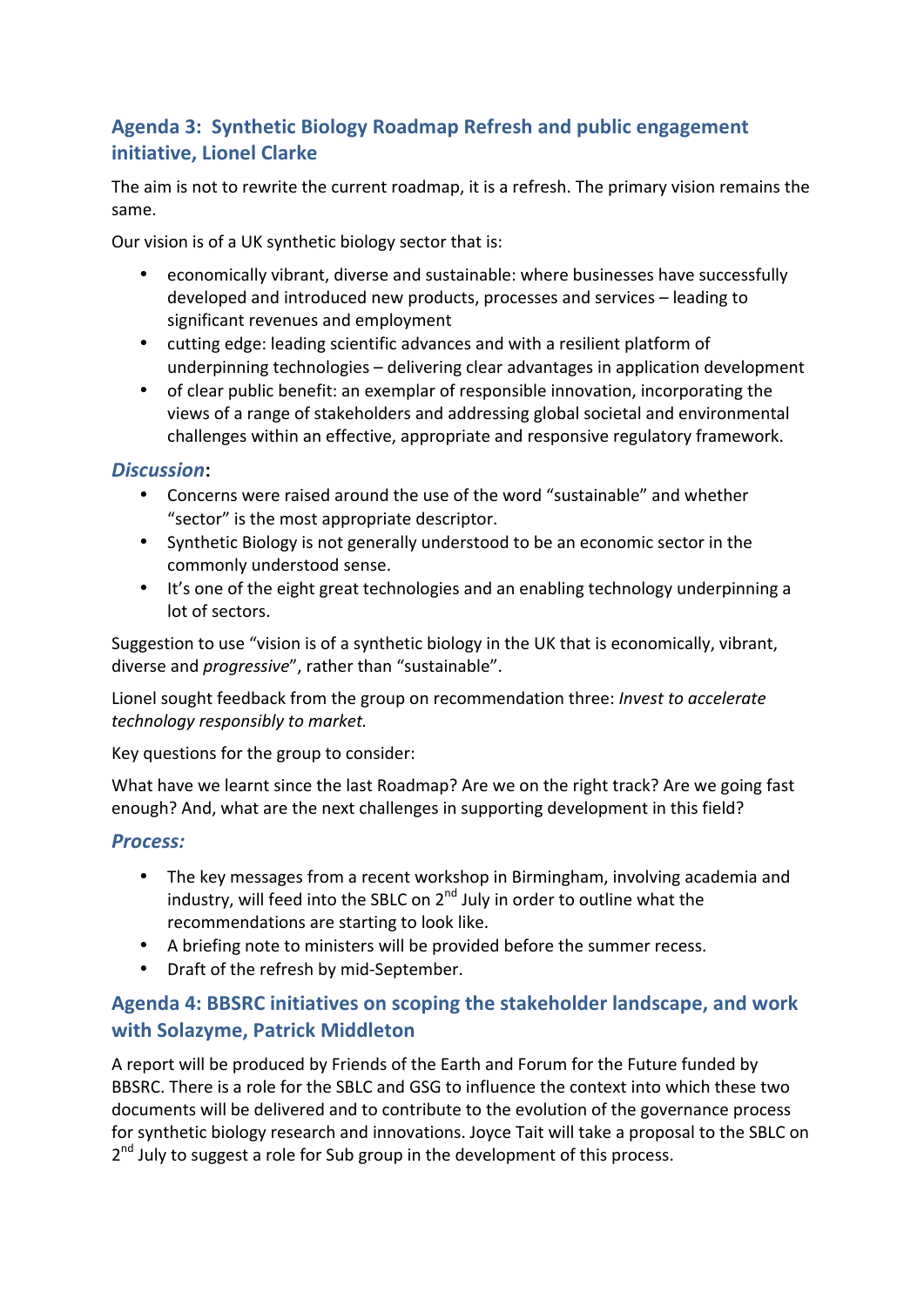## *Discussion:*

We are rather bad at technology foresight and cannot predict at the research phase what innovations will emerge 5-10 years in the future.

The roadmap refresh should emphasise that we are in a learning process, and global communications are enabling us to learn very quickly. In most cases we already have regulations in place that will guard against future risks.

In citizen dialogue and consultations, there has been a perception from scientists of people trying to stop synthetic biology innovation. However, this is not usually the case; more often than not people are asking rational (sometimes irrational) questions about what it is that scientists do with regards to synthetic biology.

Due diligence processes mean that we always have to think about risks and impacts. What has not been done previously is to communicate the fact that this diligence is being carried out.

If an information void is left people will fill it. We should consider how we can be proactive in engaging people to raise awareness of the benefits of synthetic biology.

## Agenda 5: Robertsbridge Group work with Solazyme: Charles Secrett and Rob **Bailes**

Robertsbridge have been working with Solazyme, an Industrial biotechnology company, to develop a positive sustainability strategy including listening to and working with a variety of stakeholders. JT and LC have been part of the stakeholder group.

### **What do Solazyme do?**

Solazyme works with micro alga to produce a variety of triglyceride oils in standard fermentation tanks, speeding up the plant breeding process and producing oils more rapidly. 

Feedstock inputs currently include corn, sugar beet and sugar cane. Solazyme markets its products as carefully tailored oils, naturally produced or genetically engineered for markets in fuels, chemicals, nutrition, skin and personal care.

## *NGO concerns about what Solazyme does*

The company Ecover commissioned Solazyme to produce algal oil as a replacement for palm oil in its detergent production, based on achieving the following environmental benefits.

- Lower greenhouse gas emissions
- Reduction in water usage
- Less impact on biodiversity in tropical ecosystems

About a year ago, Ecover received a letter from 17 NGOs with consumer, environmental, women's health, and related concerns, urging them not to use synthetic biology ingredients which they defined as "extreme genetic engineering for which there are no regulations yet in place to deal with the implications of these new synthetic organisms".

The accusations did not conform with the reality as measures are in place to regulate synthetic biology including closed fermentation tanks, triple redundant safety measures and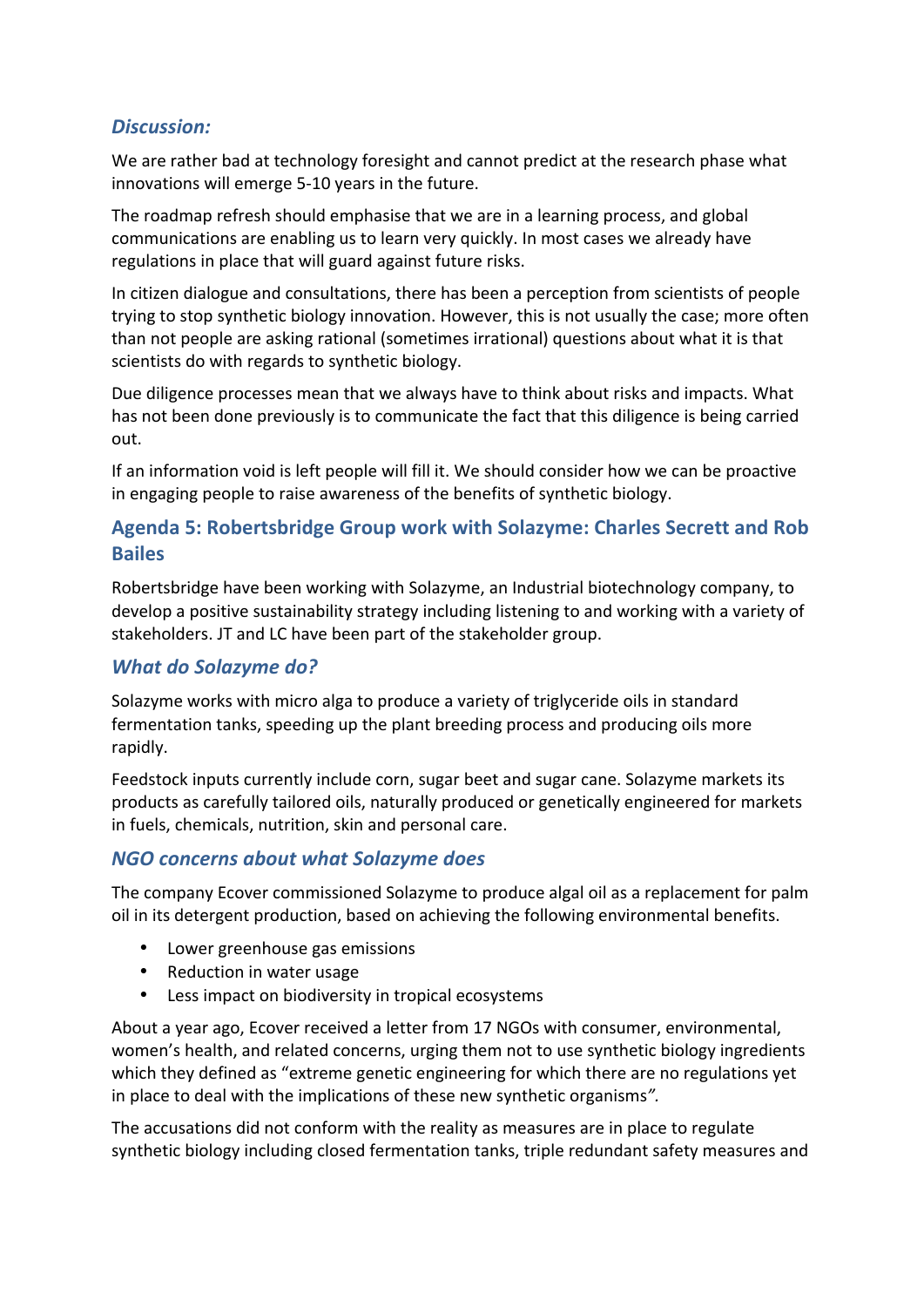working within closed buildings. Also, when a final product makes it to market there is no trace of the original genetic modification.

However, there are legitimate themes that underpin stakeholders' concerns about genetic engineering along the spectrum to synthetic biology including:

- Sustainability and environmental impact
- Impact on the developing world, for example livelihoods of small farmers
- Control of the food biomass by large corporations that hold patents.
- The regulatory environment and the overall control of the sector
- The need for consumer informed choice including labelling, transparency.
- The "yuck" factor.

These legitimate public interest concerns have to be addressed by industry and companies, based on evidence, transparency and engagement. Robertsbridge was asked to help Solazyme with this public debate by developing an appropriate response and engaging with stakeholders. 

## **The response of Solazyme**

The Solazyme outreach strategy, whether dealing with industry associations, clients, customers, academics, government agencies or different NGOs is based on 4 core principles:

- **Intention matters** stakeholders must understand that the core business of synthetic biology has been about trying to do good for people and the natural environment, but there is also an element of making money. There is a responsibility to stakeholders but there is also a responsibility to shareholders.
- **Radical Transparency** to educate and be open and transparent (within the obvious limitations of commercial law around product development).
- **Engage** Seeking to address stakeholder concerns by understanding their goals while explaining the goals of synthetic biology.
- Amplify to tell the story, why what they do maters, what does it mean, and to develop the narrative of the business and what it does in as open a way as possible.

Stakeholder round tables were held by Robertsbridge in the UK and US starting in October 2014. The  $2^{nd}$  UK stakeholder roundtable will be held in July 2015 to help develop the Solazyme sustainability plan intended to be published in October/November 2015.

Six principles form the basis of the new sustainability plan, these commitments are embedded in the business plan of the company:

- Transparency and Labelling
- Prior informed consent / consumer choice
- Supply chain integrity
- Independently verified safety studies at all stages of the business.
- Supporting progressive coalitions to work with governments around governance and regulatory frameworks that promote accountability.
- Open rigorous dialogue and regular engagement with, and reporting back to, stakeholders

Robertsbridge are finding that engagement is generally working. As part of this process they have come across two types of individual.